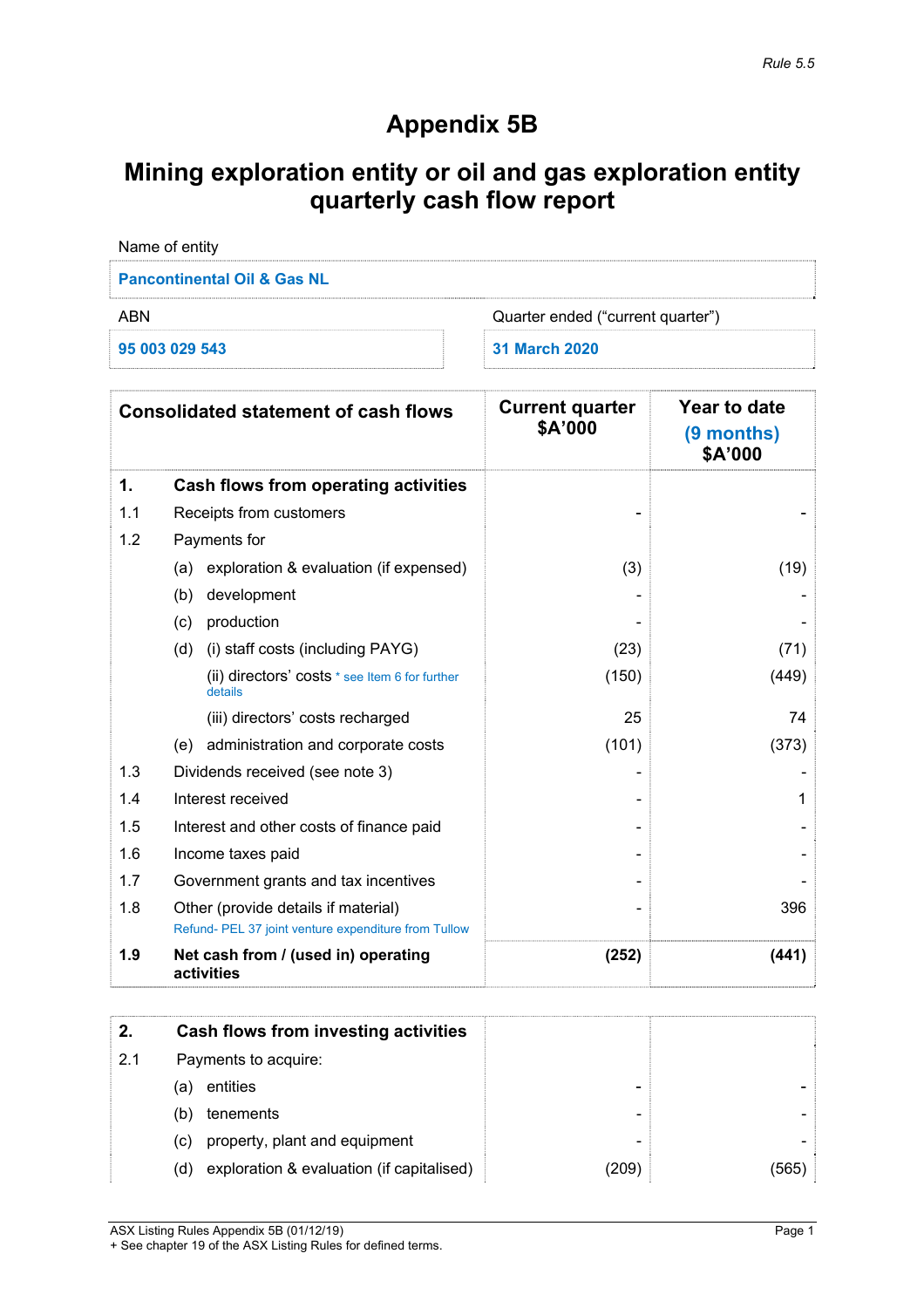|     | <b>Consolidated statement of cash flows</b>       | <b>Current quarter</b><br>\$A'000 | Year to date<br>(9 months)<br>\$A'000 |
|-----|---------------------------------------------------|-----------------------------------|---------------------------------------|
|     | investments<br>(e)                                |                                   |                                       |
|     | other non-current assets<br>(f)                   |                                   |                                       |
| 2.2 | Proceeds from the disposal of:                    |                                   |                                       |
|     | entities<br>(a)                                   |                                   |                                       |
|     | (b)<br>tenements                                  |                                   |                                       |
|     | property, plant and equipment<br>(c)              |                                   |                                       |
|     | (d)<br>investments                                |                                   |                                       |
|     | other non-current assets<br>(e)                   |                                   |                                       |
| 2.3 | Cash flows from loans to other entities           |                                   |                                       |
| 2.4 | Dividends received (see note 3)                   |                                   |                                       |
| 2.5 | Other (provide details if material)               |                                   |                                       |
| 2.6 | Net cash from / (used in) investing<br>activities | (209)                             | (565)                                 |

| 3.   | Cash flows from financing activities                                                       |  |
|------|--------------------------------------------------------------------------------------------|--|
| 3.1  | Proceeds from issues of equity securities<br>(excluding convertible debt securities)       |  |
| 3.2  | Proceeds from issue of convertible debt<br>securities                                      |  |
| 3.3  | Proceeds from exercise of options                                                          |  |
| 3.4  | Transaction costs related to issues of equity<br>securities or convertible debt securities |  |
| 3.5  | Proceeds from borrowings                                                                   |  |
| 3.6  | Repayment of borrowings                                                                    |  |
| 3.7  | Transaction costs related to loans and<br>borrowings                                       |  |
| 3.8  | Dividends paid                                                                             |  |
| 3.9  | Other (provide details if material)                                                        |  |
| 3.10 | Net cash from / (used in) financing<br>activities                                          |  |

|     | Net increase / (decrease) in cash and<br>cash equivalents for the period |       |       |
|-----|--------------------------------------------------------------------------|-------|-------|
| 4.1 | Cash and cash equivalents at beginning of<br>period                      | 1.484 | 2.034 |
| 4.2 | Net cash from / (used in) operating<br>activities (item 1.9 above)       | (252) | 441:  |
| 4.3 | Net cash from / (used in) investing activities<br>(item 2.6 above)       | (209) | 565   |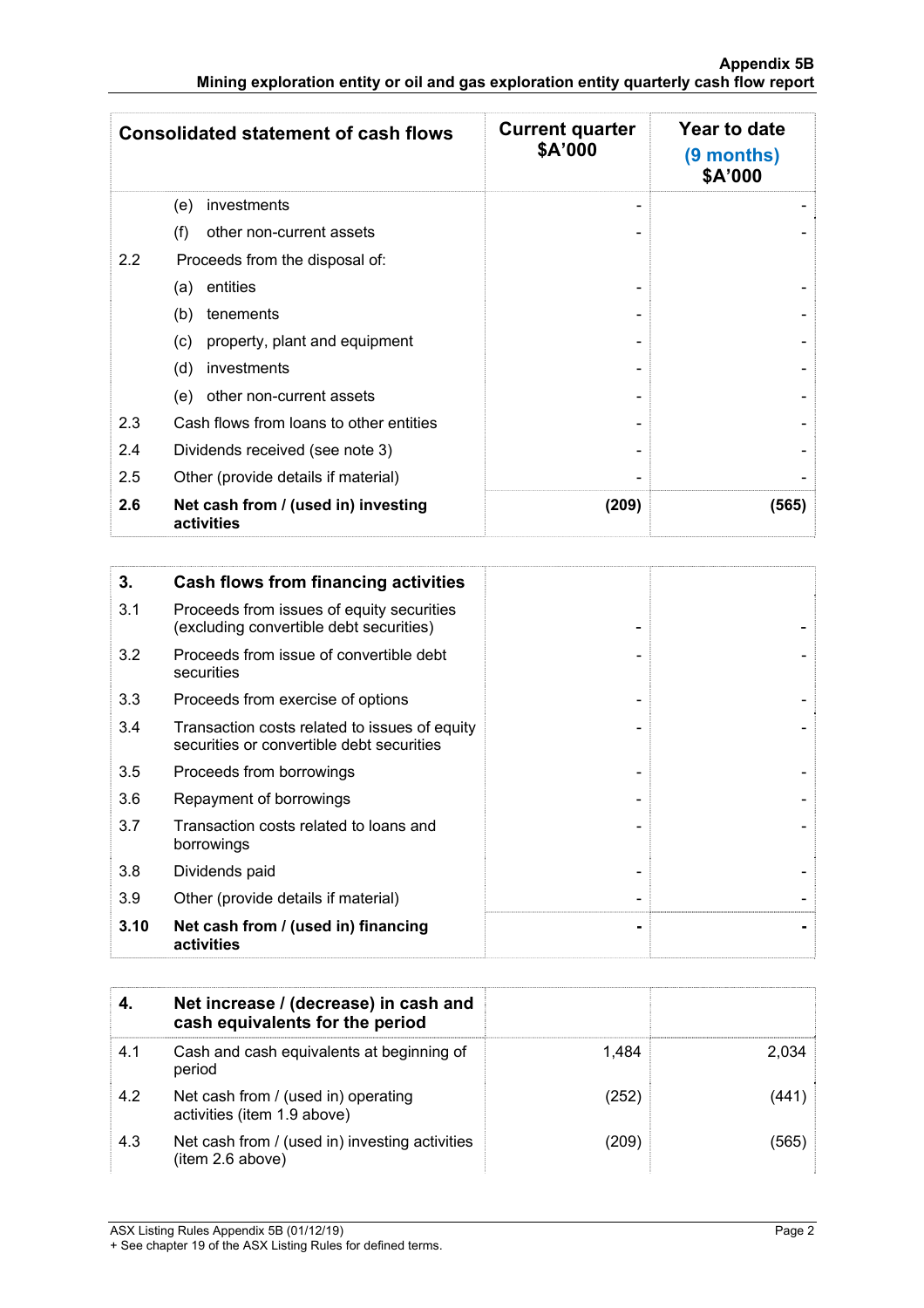#### **Appendix 5B Mining exploration entity or oil and gas exploration entity quarterly cash flow report**

|     | <b>Consolidated statement of cash flows</b>                         | <b>Current quarter</b><br>\$A'000 | Year to date<br>(9 months)<br>\$A'000 |
|-----|---------------------------------------------------------------------|-----------------------------------|---------------------------------------|
| 4.4 | Net cash from / (used in) financing activities<br>(item 3.10 above) |                                   |                                       |
| 4.5 | Effect of movement in exchange rates on<br>cash held                | 162                               | 157                                   |
| 4.6 | Cash and cash equivalents at end of<br>period                       | 1,185                             | 1,185                                 |

| 5.  | Reconciliation of cash and cash<br>equivalents<br>at the end of the quarter (as shown in the<br>consolidated statement of cash flows) to the<br>related items in the accounts | <b>Current quarter</b><br>\$A'000 | <b>Previous quarter</b><br>\$A'000 |
|-----|-------------------------------------------------------------------------------------------------------------------------------------------------------------------------------|-----------------------------------|------------------------------------|
| 5.1 | <b>Bank balances</b>                                                                                                                                                          | 1.155                             | 1.454                              |
| 5.2 | Call deposits                                                                                                                                                                 |                                   |                                    |
| 5.3 | <b>Bank overdrafts</b>                                                                                                                                                        |                                   |                                    |
| 5.4 | Other (provide details)                                                                                                                                                       | 30                                | 30                                 |
| 5.5 | Cash and cash equivalents at end of<br>quarter (should equal item 4.6 above)                                                                                                  | 1,185                             | 1,484                              |

## **6. Payments to related parties of the entity and their associates**

6.1 Aggregate amount of payments to related parties and their

associates included in item 1

| <b>Current quarter</b><br>\$A'000 |
|-----------------------------------|
| 150                               |
|                                   |

6.2 Aggregate amount of payments to related parties and their associates included in item 2

Note: if any amounts are shown in items 6.1 or 6.2, your quarterly activity report must include a description of, and an explanation for, such payments

Note 1. The Company utilised the services of Non-Executive Directors as necessary during the quarter for geological, project management and technical consulting. The activities carried out were at commercial rates. Note 2. As announced to the ASX on 9 April 2020, the CEO and Non-Executive Directors will reduce their salary and fees by 50% while the Executive Director and remaining Staff Member will reduce their salaries by 25%.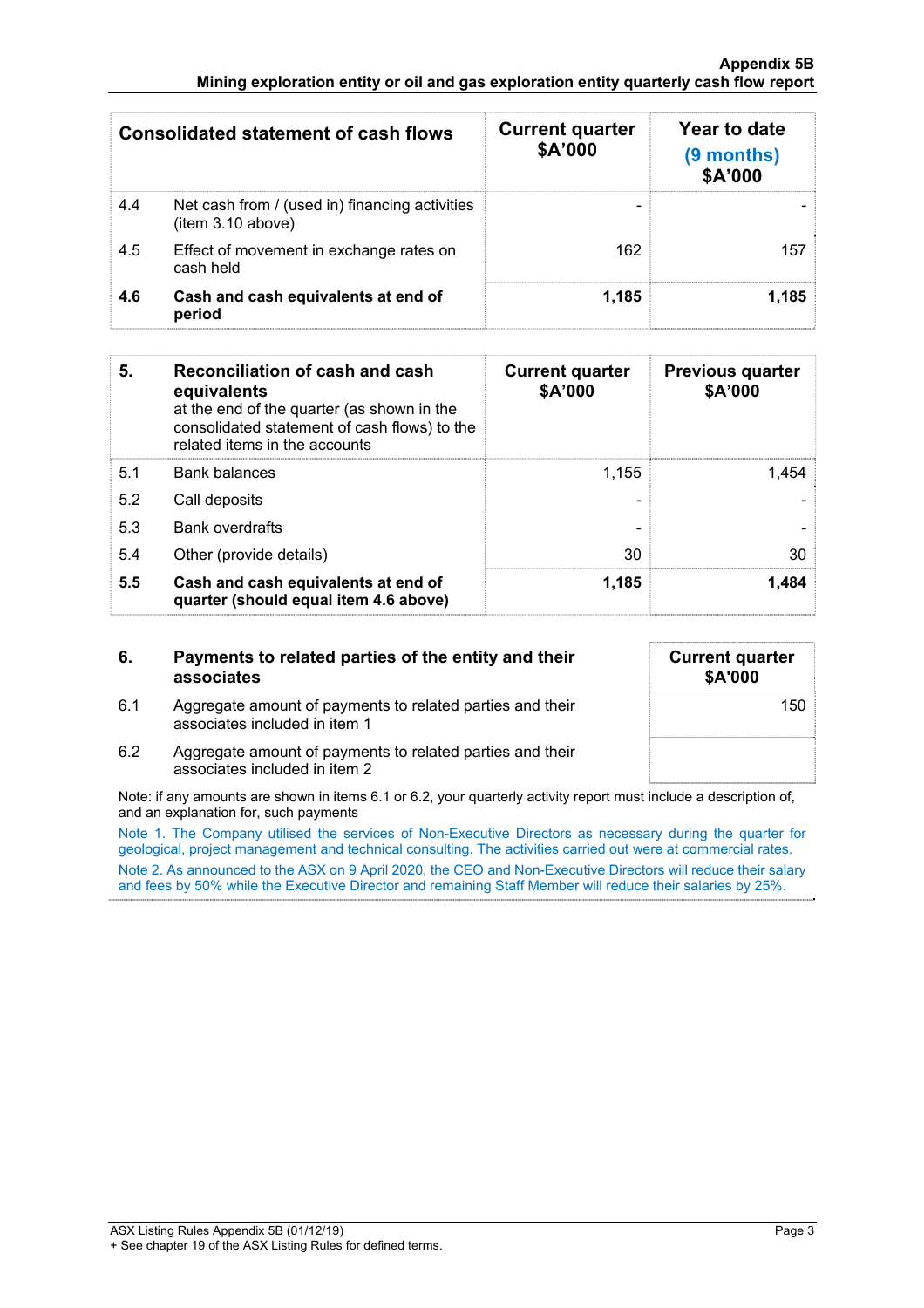- **7. Financing facilities** *Note: the term "facility' includes all forms of financing arrangements available to the entity. Add notes as necessary for an understanding of the sources of finance available to the entity.* 7.1 Loan facilities
- 7.2 Credit standby arrangements
- 7.3 Other (please specify)
- **7.4 Total financing facilities**

| <b>Total facility</b><br>amount at quarter<br>end<br>\$A'000 | Amount drawn at<br>quarter end<br>\$A'000 |
|--------------------------------------------------------------|-------------------------------------------|
|                                                              |                                           |
|                                                              |                                           |

## 7.5 **Unused financing facilities available at quarter end** -

7.6 Include in the box below a description of each facility above, including the lender, interest rate, maturity date and whether it is secured or unsecured. If any additional financing facilities have been entered into or are proposed to be entered into after quarter end, include a note providing details of those facilities as well.

| 8.  | Estimated cash available for future operating activities                     | \$A'000 |
|-----|------------------------------------------------------------------------------|---------|
| 8.1 | Net cash from / (used in) operating activities (Item 1.9)                    | (252)   |
| 8.2 | Capitalised exploration & evaluation (Item $2.1(d)$ )                        | (209)   |
| 8.3 | Total relevant outgoings (Item 8.1 + Item 8.2)                               | (461)   |
| 8.4 | Cash and cash equivalents at quarter end (Item 4.6)                          | 1,185   |
| 8.5 | Unused finance facilities available at quarter end (Item 7.5)                |         |
| 8.6 | Total available funding (Item $8.4 +$ Item $8.5$ )                           | 1,185   |
| 8.7 | Estimated quarters of funding available (Item 8.6 divided by<br>Item $8.3$ ) | 2.6     |

8.8 If Item 8.7 is less than 2 quarters, please provide answers to the following questions:

 1. Does the entity expect that it will continue to have the current level of net operating cash flows for the time being and, if not, why not?

Answer:

 2. Has the entity taken any steps, or does it propose to take any steps, to raise further cash to fund its operations and, if so, what are those steps and how likely does it believe that they will be successful?

Answer:

#### 3. Does the entity expect to be able to continue its operations and to meet its business objectives and, if so, on what basis?

Answer: